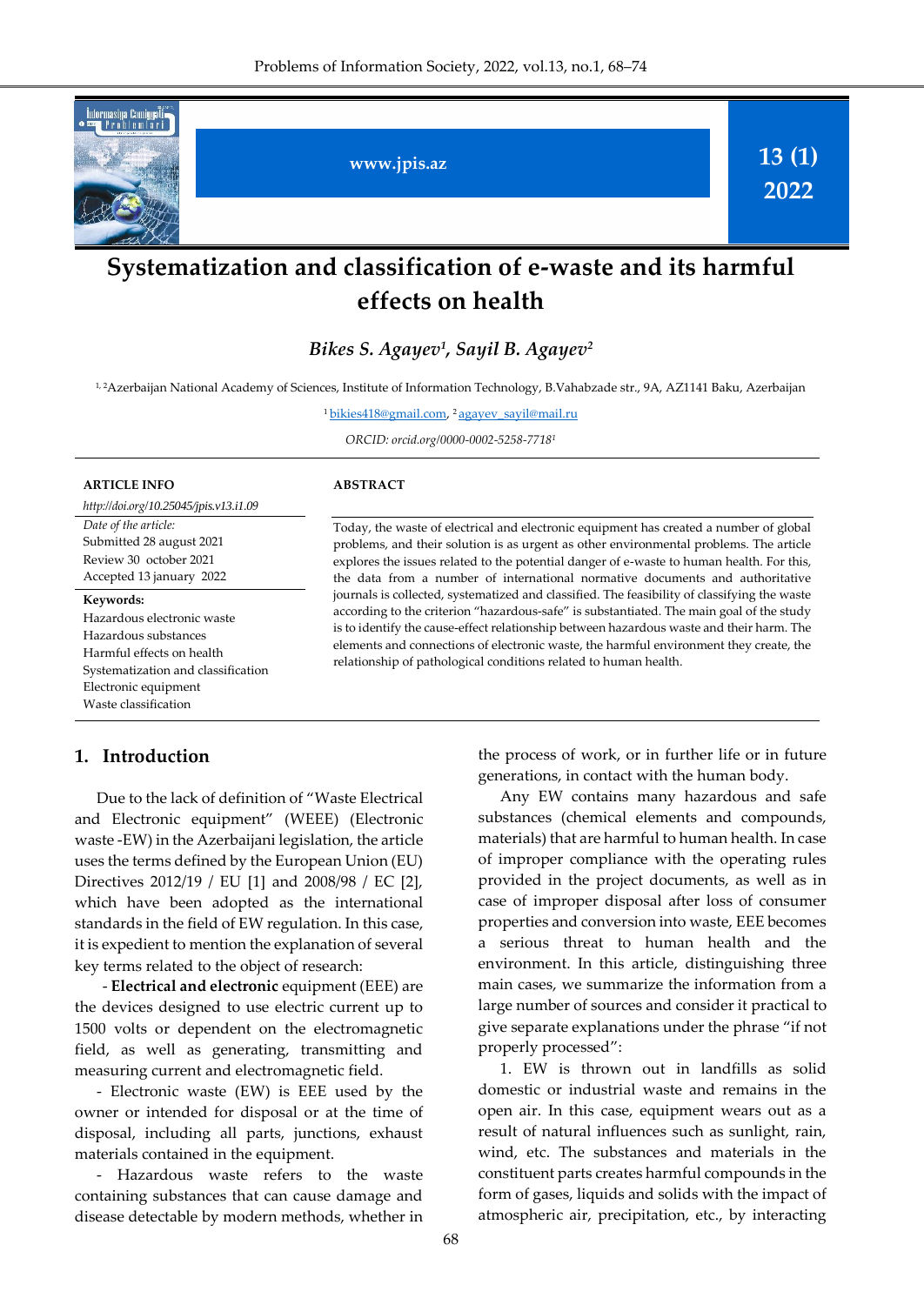with each other, polluting the atmosphere and soil. On the lower surface of the waste mass, i.e., on the soil, the filtrate in the form of a solid liquid mass and containing toxic substance such as hydrogen sulfide, indole, skitol, etc., spread to the environment as a result of heavy precipitation and contaminate the soil, surface water, and drinking water basins through the groundwater. When these water resources are not properly handled (neutralized) and used for drinking, irrigation and other purposes, they can pose a threat to human health. Moreover, groundwater can leak into the drinking water supply network. Animal products that use leftovers from the landfill and the surrounding greenery can also be hazardous. In the conditions of positive temperature inside the waste mass, fertile conditions are created for the intensive growth of many microorganisms, and they can spread around and cause a number of infectious diseases. Correspondingly, the generated toxic gases are released into the atmosphere by the wind and pollute the atmosphere.

l,

2. Incinerates with other wastes. In this case, spontaneous combustion or incineration of waste in the open air (it is regularly incinerated to reduce the mass of the waste and the area it occupies) can also lead to harmful consequences. Toxic gases produced during combustion, such as polyvinyl chloride (PVC) in the insulation layer of wires and cables, carcinogenic dioxins and furans with extremely high levels of danger are formed and pollute the environment. Due to the tightness of the equipment, hazardous substances are removed, which leads to some of the above.

3. Neutralized by burial. In this case, even when used as a method of disposal without burial, the waste is sooner or later eroded, and toxic substances formed in the same way, pollute the atmosphere, soil and water flows by penetrating from the soil layer into the atmosphere and groundwater.

In addition to these features, EW is an important resource for the production of a new product (as well as a fuel and energy resource), as the group of waste that contains the most material/raw materials.

This article analyzes the issues related to the potential threat to human health posed by hazardous substances and materials contained in EW.

## **2. Classification of electrical and electronic equipment and their waste**

Currently, the electronics industry is considered to be the fastest growing manufacturing sector. This is primarily due to the rapid development of advanced technologies of the EEE, their moral deterioration in a shorter period of time and the growing demand for this equipment. As a result, the volume of EW is growing dramatically year by year.

According to a joint study by the United Nations University (UNU), the Geneva National Institute for Teaching and Research and the World Telecommunication Union, 36 million tons of EW was generated worldwide in 2014 and 53.6 million tons in 2019. According to their predictions, this figure is estimated to reach 74.5 million tons in 2030, the mass of EW is anticipated to double in 16 years [3, 4]**.** The EW group varies from other waste groups (medical, military, agricultural waste, etc.) by the diversity of substances and compounds it contains. According to estimations, more than 70 elements and many materials from the Mendeleev table are used in the preparation of the EEE. Due to a number of similar physicochemical features, these substances are often grouped into metals (Fe, Cu, Al, etc.), precious metals (Au, Ag, Pn group elements, etc.), heavy metals (As, Ba, Cd, Co, Cr, Cu, Hg, Mn, Pb, Sn, Xm, etc.), rare earth metals (Eu, Y, Pm, Ti, etc.), polybromide 1.2 phenyl, PVC, cadmium, beryllium and their compounds. On the other hand, as mentioned above, when the mass of EW is burned outdoors or in special equipment, but not following the exploitation rules, new substances and compounds are formed between themselves and chemical reactions with air, many of which (dioxins and furans, aromatic carbohydrates, groups of phthalates, etc.) are highly toxic and pose a serious threat to human health [3, 5].

In order to classify EW according to the hazardous effects on human health, it is beneficial to first classify EEE. There are various approaches to this issue in the technical literature. Generally, depending on the field of use, EEE are grouped into: household, industrial, medical, military, agricultural equipment, etc. However, the classification by groups does not provide a clear idea about the structural parts of the waste, the electrical and electronic parts applied in its manufacture, and the substances and materials. Because, the same electrical and electronic parts can be applied in any of the above waste groups, however, it is suitable for assessing the features of wastes that are characteristic for these areas.

Stating from the field interests of the refinery she represents, M.A Ivanova in her article [5] classifies the EEE according to its material/raw material resources, and refers the equipment containing gold, silver and platinum group more to the first group.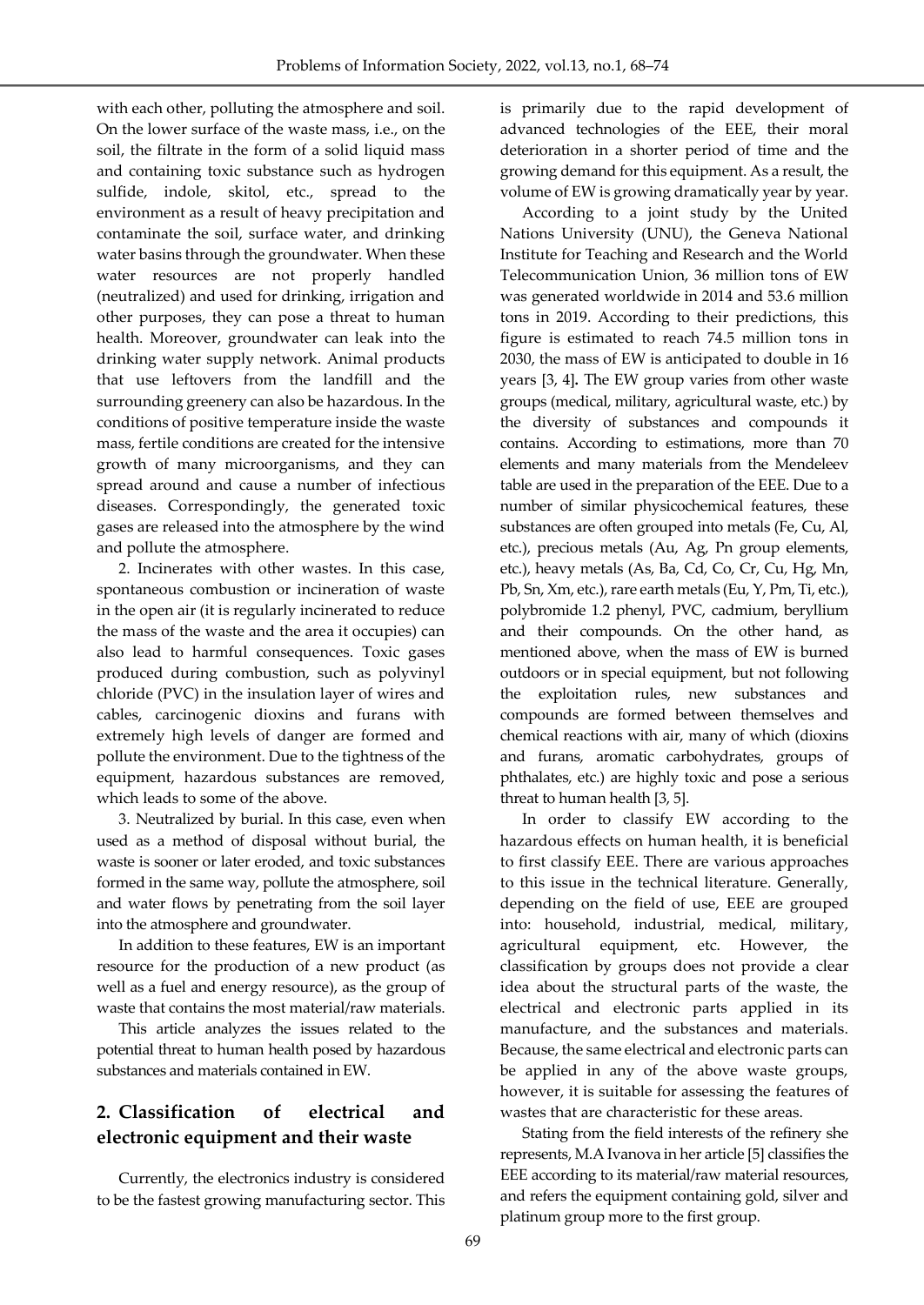Other groups of authors propose that the classification of these technologies should be based on the fact that the technologies used to extract and recycle the material/raw material resources contained in the EW are decisive. Given that the main component of EW consists of ferrous metals, they consider the separation, pyrometallurgy and hydrometallurgy methods as the main group [6].

l,

In a review of the results of extensive research conducted by a group of scientists from India, taking into account the vital importance of the health factor, EEE and waste elements and substances are classified according to pathological conditions (effects) that may arise from potential hazards to the human body: equipment with central nervous and cardiovascular diseases and their wastes are classified in the same groups [7].

A broader classification of medical equipment is presented in [8]. Here, equipment is classified into groups such as radio waves, electromagnetic waves, infrared, ultraviolet, ionizing radiation, acoustic noise generators, lighting systems, etc., as well as, according to the similarity of the hazard characteristics of the elements and compounds.

In the annual summaries of EW statistics collected and produced annually around the world and countries, a group of UNU experts provided a comparative analysis of the classification options adopted in the international documents of the Directive 2012/19/EU on EEE and EW and the Basel Convention and compared the pros and cons of each, proposed by their organization -STEP UNU - Solving the E- Waste Problems. It is indicated that each country can use the option of the National Legislative documents appropriate to these classifications [9].

It should be noted that each of the classification approaches specified has pros and cons. The authors believe that, based on the general approach of EEE's identification indicators (field of consumption), the classification of Directive 2012/19/EU is more practical for use. According to the classification of this directive adopted as an international standard in the regulation of issues related to the EW, the following is the waste of 600 EEE, which is mentioned in the following and 10 groups:

1. large-size household appliances.

2. Small-sized household appliances

3. Information and telecommunication equipment

4. Household appliances and photoelectric (photovoltaic) solar panels.

5. Light devices.

6. Electrical and electronic tools (excluding large stationary industrial machines).

7. Equipment for toys, sports goods and recreation.

8. Medical devices (excluding implantation and infected products).

9. Control and monitoring tools.

10. Vending machines.

EU member states use this classification of EEE in national legislative documents.

### **3. Classification of electronic waste in terms of danger of human health**

Many of the chemical elements, their compounds and structural materials used in the preparation of EEE are toxic, radioactive, irritating, carcinogenic, infectious, teratogenic, mutagenic, etc. due to their action mechanisms. When the EEE transferred to the waste category is dumped in landfills without proper recycling, the above-mentioned cases occur and are considered hazardous waste as they become a source of various levels of harmful effects on human health. Generally, the degree of hazardous effects of EW depends on the hazard class (degree) of the substances contained in this equipment, the mass and type of waste, disposal methods, the distance from landfills to habitats, water basins and surface to groundwater, geographical conditions (temperature, amount of precipitation, strength and direction of characteristic winds, etc.), health status, age, gender, etc. of the affected people. However, the characteristics of the destructive effect are mainly determined by the hazard classes of the elements and compounds they contain. Therefore, it is important to classify these components into hazard classes. According to the recommendations of a number of international organizations involved in EW management, the classification should be carried out in such a way that the EEE of the same category is not included in different classification groups not to complicate the process of collecting and analyzing statistical data by countries and regions [10]. Based on these recommendations, the number of classification groups should not be too large or too small, and the classification should be based on specific factors that reflect key features. In this regard, it is recommended to take health/environmental hazards, equipment operating functions, substances/materials in them, similarity of weights and, in addition, service life, typical causes of failure, etc. as a classification factor.

Below, a brief review of few articles and regulations classifying EWs according to the analytical factor in accordance with the goal of the study is presented.

In the article on the result of many years of joint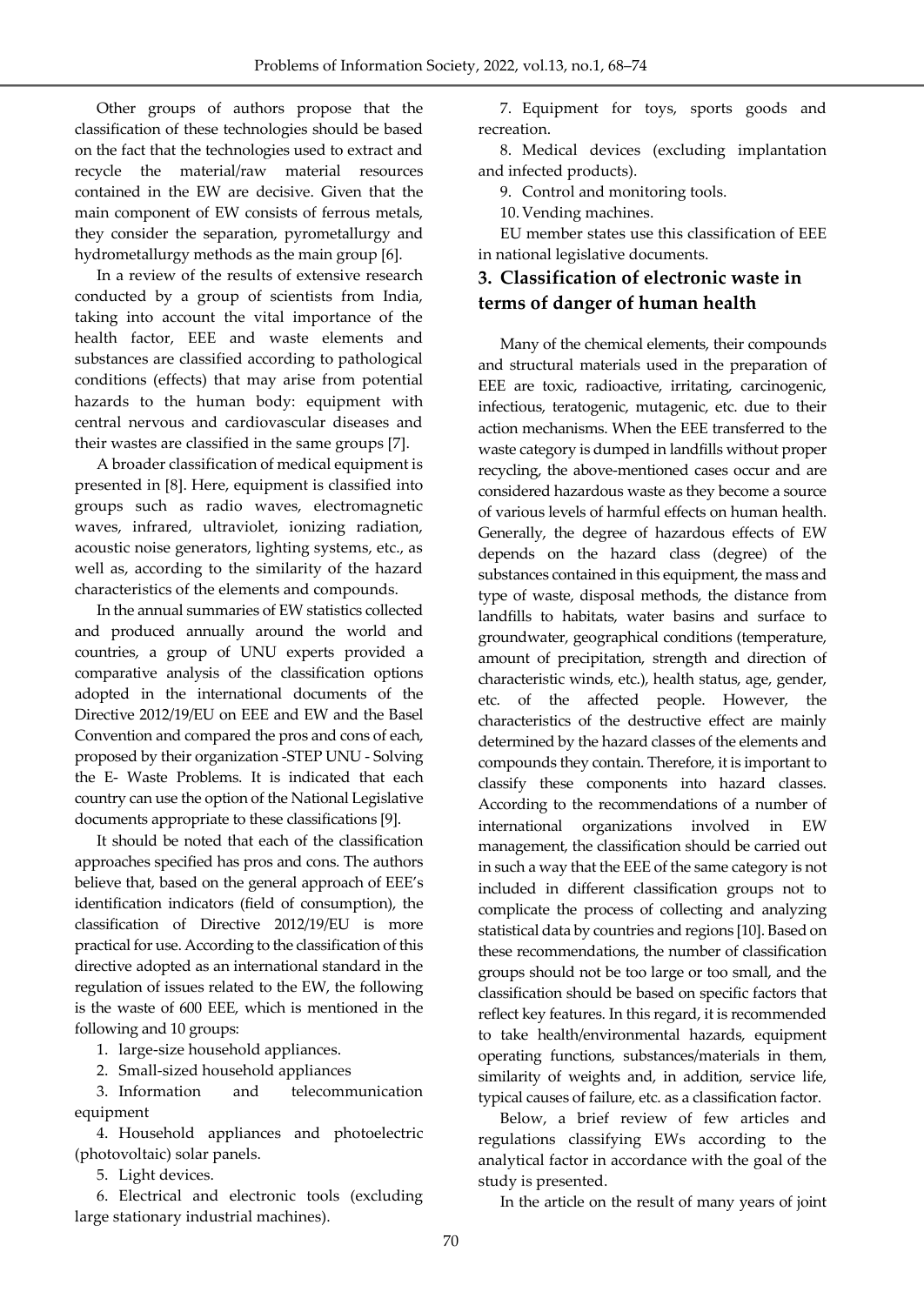research by several Indian research centers [7], the effects of some hazardous elements in EW on human health: mercury, chromium and 6-valent chromium, cadmium, beryllium, arsenic, lead and tin, as well as of nickel, copper, iron and aluminum compounds are studied. Observations are made on children and pregnant women as the object of research and pathological cases are identified.

l,

In another article, a group of researchers from several European countries studied the impact of a number of substances belonging to the family of dioxin and furan compounds (brominated flame retardants, polybromide diphenyl esters, biphenyls, dibenzodioxins and dibenzofurans, (polyaromatic) polycyclic aromatic carbohydrates, etc.), which are highly dangerous for the last 32 years, on a) human health; b) mental state; c) education; d) propensity to commit criminal acts. To this end, they reviewed 2,274 published articles in this field. The research articles study the impact of waste on the landfills in the Chinese cities of Gui, Taizhou and Lui on the health of: a) those engaged in informal waste disposal ("black disposal"); b) employees of official processing enterprises; c) residents living near the landfill [11].

Another article studies the results of the analysis of X-ray spectroscopy, optical emission spectroscopy and other methods of hazardous substances formed during the incineration of the remaining mass after informal handling of metal parts (Fe, Al, Cu, etc.) of modern mobile phones and their accessories thrown in landfills and their impact on employee's health [12].

The degree of hazard of substances harmful to human health in the territory of the Commonwealth of Independent States (CIS) is determined by the standard GOST 12.1.007-76\* and is grouped into 5 hazard classes [13]:

- extremely hazardous substances;

- high-hazardous substances
- moderate-hazardous substances;
- less-hazardous substances;
- safe substances.

There is no list of hazardous substances in each class, however, the following basic norms and indicators defining their class are displayed:

- permissible concentration in the air of the work area;

- average lethal dose when ingested;

- average lethal dose in case of skin contact;

- lethal concentration in the air.

The definition of these norms and indicators is regulated by the sanitary rules SP2.1.7.1386-03, found by one of the computational or experimental methods. In the first case, the final hazard class is calculated by the formula, taking into account the mass ratio and hazard class of each hazardous substance in the waste, in the second case, the effect of the components on experimental animals and the development of certain plants is examined. The document states that the waste producers are responsible for the determination of hazard classes by these rules. Although the requirements of the standard are obligatory, this process is so complex and tedious that it is almost never applied in practice [14].

As seen, different approaches to the classification of EW according to the hazard factor are available. According to the authors of the article, the most detailed and simple classification in this regard is provided in the Basel Convention [15]. This document, which is accepted as an international standard, lists all hazardous elements and compounds contained in the EW individually or in groups. Here, the "hazardous rate" of elements and compounds is associated with one of the features (each is defined) as "poisonous", "infectious", "toxic" (causing long-term or chronic diseases), "corrosive", "eco-toxic" and etc. Subsequently, other elements and compounds proven to be hazardous to human health and the environment shall be added to the list in agreement with the countries which adopted the document. The items in the document are not divided into hazard classes, a list of harmless substances (for example, in groups) is not provided. This can be referred as the perception of elements and compounds that are part of EW and are not included in this list as "harmless". Therefore, the authors consider it more convenient to classify EW into two classes: "hazardous" and "harmless". This classification allows making decision on the initial disposal of the components, especially after the dismantling of the equipment in the recycling process. On the other hand, a number of requirements of international standards related to the production of EEE also serve to determine the threat of EW. For example, EU Directive 2011/65/EU [16] states that the maximum mass of hazardous elements and compounds used in structural units of equipment should not exceed the following limits relative to the mass of these units (effective from 2016):

- tin 0.1;
- mercury 0.1;
- cadmium 0.01;
- 6-valent chromium 0.1;
- polybrominated biphenyls 0.1;
- polybromide diphenyl ethers 0.1.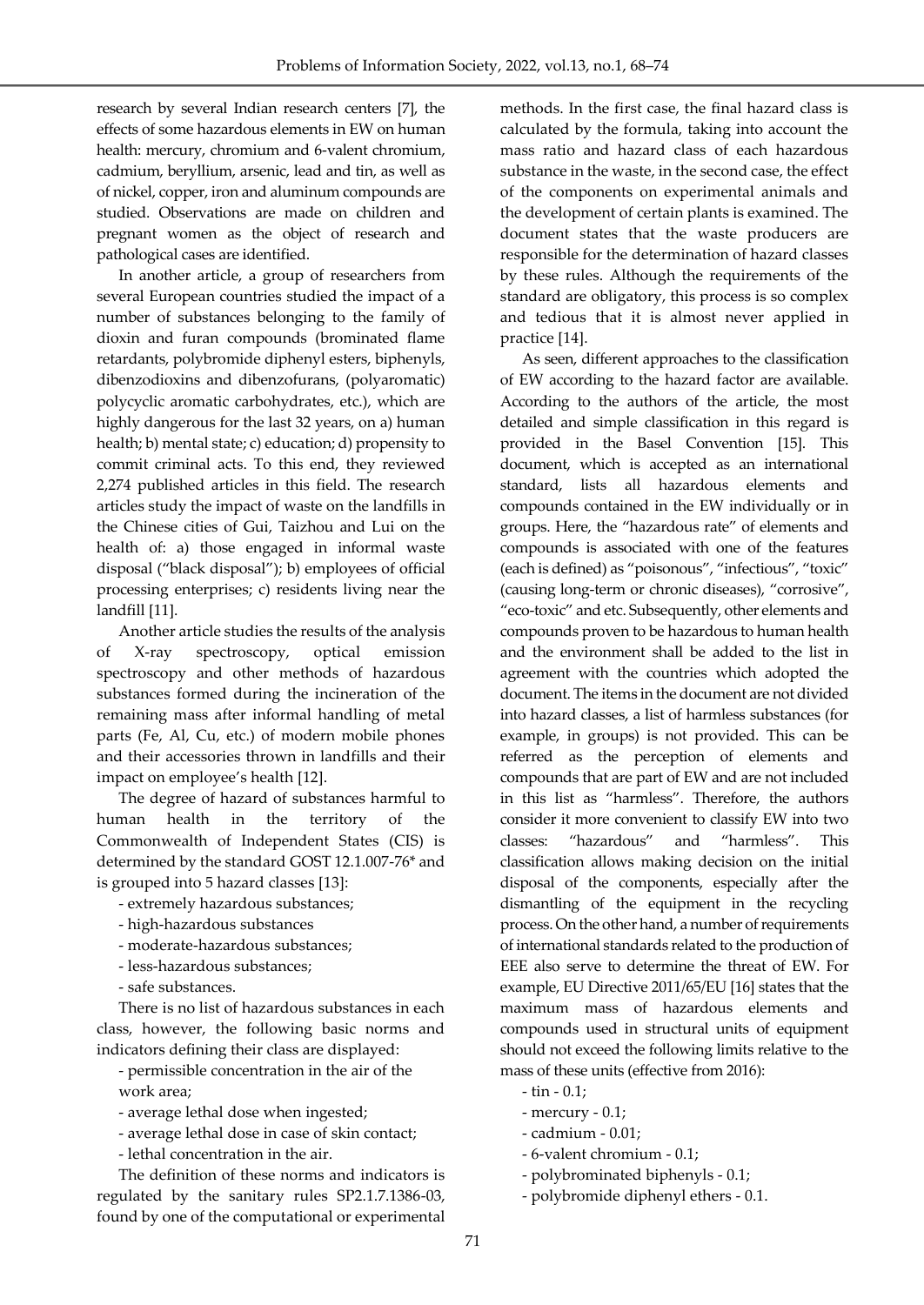Based on the above and other sources, information on hazardous elements and compounds in EW is collected and systematized, the main EEE used, the

l,

source (means) of impact, the route of transmission from source to person and the main health effects are provided in table below.

| <b>Elements</b> and<br>compounds                                     | Some used electricity<br>and electronic equipment                                                                                        | Source of impact<br>(method)                                                              | Way of influence                                                      | The main impact on<br>health                                                                                |  |  |  |
|----------------------------------------------------------------------|------------------------------------------------------------------------------------------------------------------------------------------|-------------------------------------------------------------------------------------------|-----------------------------------------------------------------------|-------------------------------------------------------------------------------------------------------------|--|--|--|
| Persistent organic pollutants<br>1.                                  |                                                                                                                                          |                                                                                           |                                                                       |                                                                                                             |  |  |  |
| Brominated flame<br>retardants,<br>polybrominated<br>diphenyl ethers | Wire, cable, fireproof<br>housings and covers                                                                                            | Air, dust, food, water<br>and soil                                                        | Respiratory,<br>swallowing,<br>intrauterine                           | Carcinogen,<br>cytotoxin, cognitive<br>impairment                                                           |  |  |  |
| Polychlorinated<br>biphenyls                                         | Generator, transformer,<br>capacitor, fluorescent lamp,<br>electric motor, electrical<br>appliances                                      | Air, dust, soil, water<br>and food (especially<br>bioaccumulation in<br>fish and seafood) | Inhalation,<br>ingestion, skin<br>contact,<br>intrauterine            | Carcinogen,<br>cytotoxin, lung<br>diseases, including<br>lung cancer, abortion                              |  |  |  |
| 2.<br>Dioxins and furans                                             |                                                                                                                                          |                                                                                           |                                                                       |                                                                                                             |  |  |  |
| Polychlorinated<br>dibenzodioxins and<br>dibenzofurans               | Generator, transformer,<br>capacitor, fluorescent lamp,<br>electric motor, electrical<br>appliances                                      | Air, food, soil, dust,<br>water                                                           | Inhalation, skin<br>contact, absorption,<br>intrauterine              | Immune system<br>diseases, central<br>nervous system<br>diseases (CNS), liver,<br>kidney, skin<br>disorders |  |  |  |
| Dioxin-like<br>polychlorinated<br>biphenyls                          | Generator, transformer,<br>capacitor, fluorescent lamp,<br>electric motor, household<br>appliances                                       | Food, air, soil, dust,<br>water (especially<br>bioaccumulated in<br>fish and seafood)     | Absorption,<br>inhalation, skin<br>contact                            | Diabetes,<br>hypertension,<br>cardiovascular<br>diseases                                                    |  |  |  |
| Polycyclic aromatic<br>carbohydrates                                 | Wire, cable, housing of radio<br>electronic devices                                                                                      | Air, dust, soil, food                                                                     | Inhalation, skin<br>contact, absorption                               | Carcinogen,<br>cytotoxin, lung<br>cancer, abortion                                                          |  |  |  |
|                                                                      | 3.                                                                                                                                       | Elements                                                                                  |                                                                       |                                                                                                             |  |  |  |
| Tin and compounds                                                    | Printers, electronic beam tube<br>(EBB), lamp, television,<br>battery, mobile phone                                                      | Air, dust, water, soil                                                                    | Inhalation,<br>ingestion, skin<br>contact                             | Diabetes,<br>hypertension,<br>cardiovascular<br>diseases, Parkinson's<br>disease                            |  |  |  |
| Hexavalent<br>chromium                                               | EEE coating, memory<br>elements                                                                                                          | Air, dust, water, soil                                                                    | Inhalation,<br>ingestion, skin<br>contact                             | Carcinogen,<br>cytotoxin, lung<br>cancer                                                                    |  |  |  |
| Cadmium and its<br>compounds                                         | Contact converters, connectors,<br>printed circuit board, battery,<br>semiconductor chip, copier,<br>electron beam tube, mobile<br>phone | Air, dust, soil, water,<br>food (especially rice<br>and fruits)                           | Inhalation, skin<br>contact, absorption                               | Diabetes,<br>hypertension,<br>cardiovascular<br>diseases, lung cancer                                       |  |  |  |
| Mercury and<br>compounds                                             | Thermostat, transmitters,<br>elements of printed circuit<br>boards, fluorescent lamp                                                     | Air, mercury vapor,<br>water, soil, food<br>(especially<br>bioaccumulated in fish)        | Inhalation, skin<br>contact, absorption                               | Cognitive<br>impairment, mental<br>health disorder,<br>visual impairment                                    |  |  |  |
| Zinc and compounds                                                   | ESB (electron beam tube),<br>soldering, metal coating of<br>radio-technical products                                                     | Air, water, land                                                                          | Inhalation,<br>ingestion, skin<br>contact                             | Jaundice (Botkin's<br>disease), malignant<br>tumors, infertility,<br>conjunctivitis,<br>osteoporosis        |  |  |  |
| Nickel compounds                                                     | Metal coating of batteries and<br>accumulators, ferromagnetic,<br>radio-technical products                                               | Air, soil, water,<br>plants, food                                                         | Inhalation,<br>ingestion, skin<br>contact, ingestion,<br>intrauterine | Carcinogen,<br>genotoxin, lung<br>cancer                                                                    |  |  |  |
| Lithium compounds                                                    | Batteries and accumulators,<br>thermos-electrochemical<br>converters                                                                     | Air, soil, water, plant<br>foods                                                          | Inhalation, skin<br>contact, absorption                               | Lung cancer                                                                                                 |  |  |  |
| Barium compounds                                                     | Batteries and accumulators,<br>radioscopic apparatus                                                                                     | Air, soil, water, plant<br>foods                                                          | Inhalation, skin<br>contact, absorption                               | Structural<br>gastrointestinal                                                                              |  |  |  |

### **Table 1. Health effects of hazardous elements and compounds in EW.**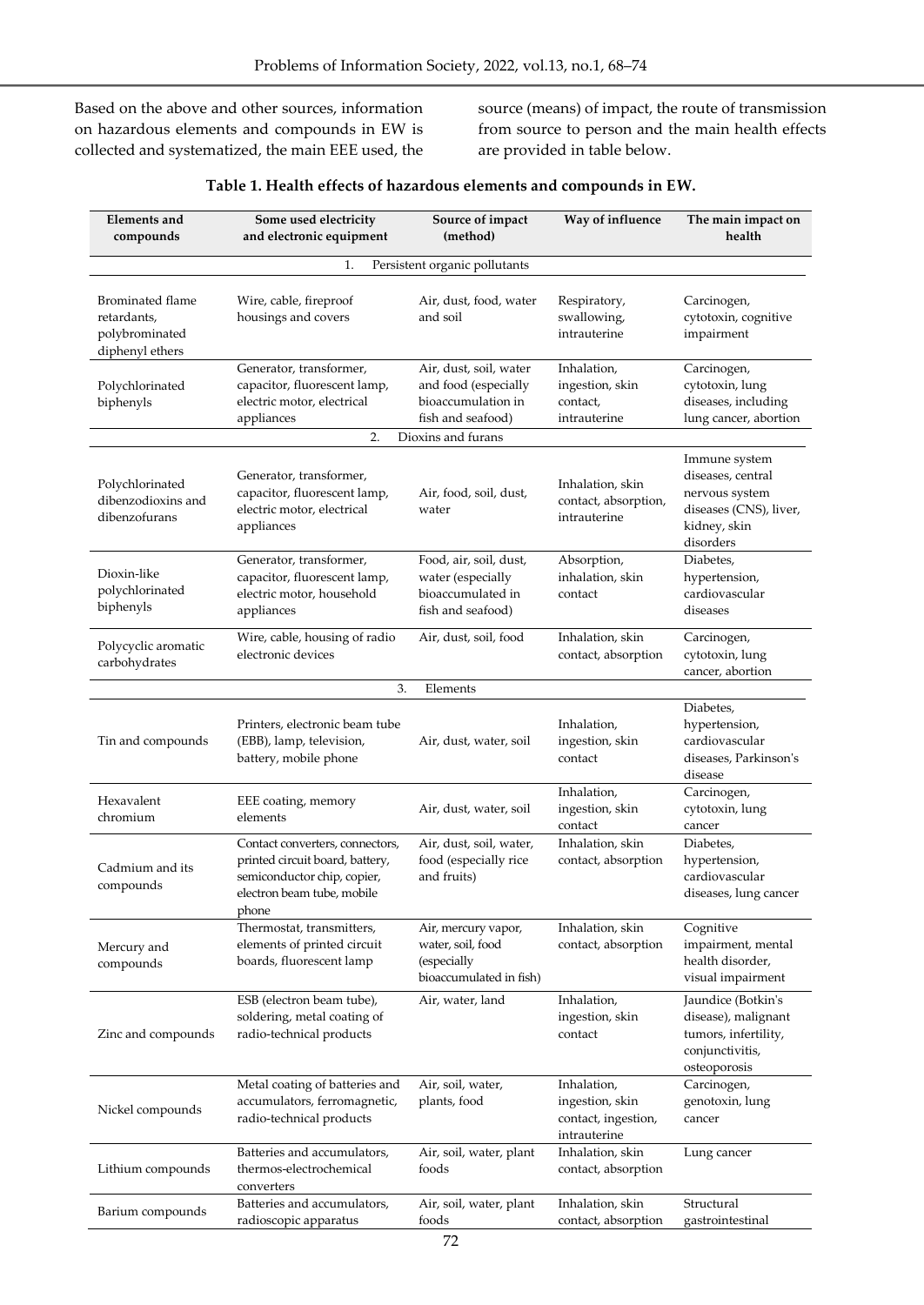|                            |                                                                                                                 |                  |                                                  | diseases, Central<br>nervous system<br>diseases.<br>cardiovascular<br>diseases, eye<br>diseases, heart failure |
|----------------------------|-----------------------------------------------------------------------------------------------------------------|------------------|--------------------------------------------------|----------------------------------------------------------------------------------------------------------------|
| Beryllium and<br>compounds | Integrated circuit, components<br>of radio-electronic equipment,<br>power supply, computer,<br>fluorescent lamp | Air, food, water | Respiratory,<br>swallowing, intra-<br>abdominal. | Carcinogen, acute and<br>chronic pneumonitis,<br>sarcoidosis, acute<br>beryllium                               |
| Copper and<br>compounds    | Integrated circuit, equipment<br>components, connectors,<br>printing plates, wires                              | Air, water, food | Inhalation,<br>ingestion                         | Central nervous<br>system diseases, liver<br>diseases, Alzheimer's<br>disease,<br>atherosclerosis              |

### **4. Discussion and suggestions**

l,

As the table illustrates, EW contains a number of hazardous elements and compounds that, if not properly disposed of, can become a potential source of danger to human health under certain conditions. Therefore, the solution of waste problems is one of the most pressing and vital environmental problems facing every country.

This requires the establishment of an effective EW management system. It is acknowledged that a system of waste management, including hazardous EW, has been established and is being developed in a number of developed and developing countries [6]. Some implementations have been done in Azerbaijan to cope with hazardous waste. For instance, Azerbaijan signed the Basel Convention in 1996 and joined the Convention in 2001 (adopted by the UN in 1989). The Law of the Republic of Azerbaijan (AR) "On Industrial and domestic waste" (1998) was adopted [18]. (The second edition was adopted in 2007). Normative acts such as Decision of the Cabinet of Ministers of the Republic of Azerbaijan on the "Requirements on medical waste management" (2007), Resolution of the Cabinet of Ministers of the Republic of Azerbaijan on the "Rules of certification of hazardous waste" (2003), State Strategy for hazardous waste management in the Republic of Azerbaijan (2004), etc. are analogous. However, these documents do not fully meet modern requirements and some provisions contradict international norms [19]. Moreover, no special legal framework for EW management, and no relevant recycling infrastructure has been established so far. Up to now, EW generated in households, offices and enterprises is usually disposed of as mixed waste.

For instance, according to the State Statistics Committee of the Republic of Azerbaijan, in 2016, collected in the country, 2.0 tons of mercurycontaining substances, 4.1 tons of fluorescent lamps, 41.6 tons of batteries and accumulators were dumped in landfills. [20].

This practice continued in the following years (with less mass). The activities of informal groups, engaged in primitive recycling of hazardous EW collected from the population and dumped in landfills, pose a more serious threat to their own health and the health of others. Therefore, according to the authors, taking into account the national characteristics, the ecological, economic, technological, social, cultural and other aspects of our country, the formation of an effective EW management system should be one of the most pressing issues facing our state.

Hence:

- The current situation and problems in the field of EW management in our country should be deeply analyzed;

- The experience of advanced countries should be studied and the work on the establishment of a national EW management system should be launched. This system should cover the special legislative framework, organizational and management methods and mechanisms, financing, information support system, etc. and the establishment of infrastructure covering the entire life cycle (selective collection, collection, storage, reuse, primary and recycling, disposal, liquidation, transportation, etc.) from the moment of EW creation to its abolition.

#### **5. Conclusion**

The article discussed the environmental problems caused by EEE waste and substantiates and the urgency of solving these problems. It showed that EW contains a number of chemical elements, compounds and materials that can become a potential source of health hazards for staff